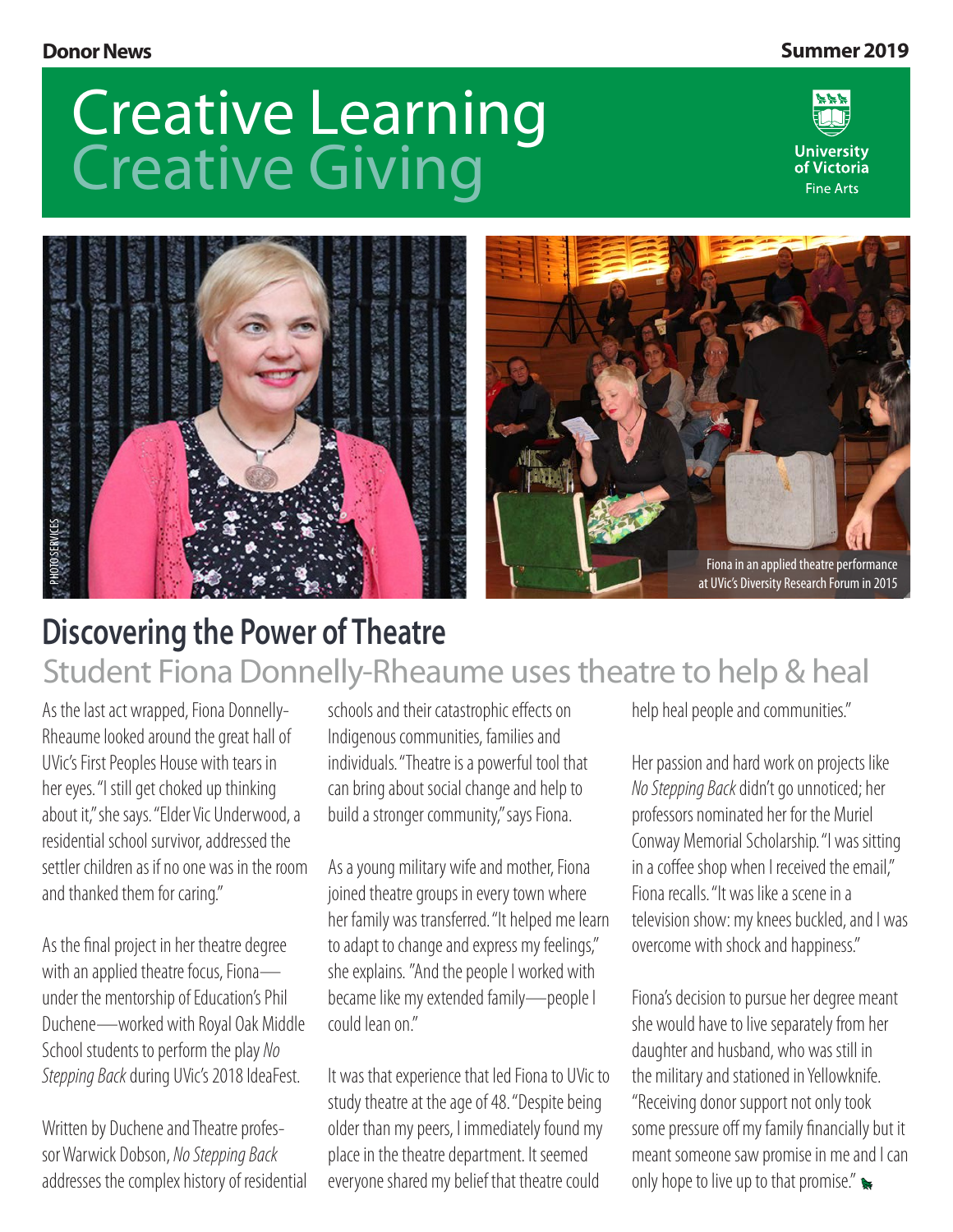

#### **A legacy in theatre**

Translating a love for the arts into ongoing student support, Merv Porath (right, at our recent Donor Appreciation Dinner) established three new scholarships in memory of his wife. The Dr. Marion Porath Legacy Scholarships will assist undergraduates with outstanding ability in the areas of theatre production/management, costume design/construction and performance. A former teacher in Mission BC, Marion was very creative and artistic, and encouraged these traits in her classroom. Her legacy will now live on with our students.



#### **Spirit of the Phoenix lives on in new award**

The new Frances Theron Spirit of the Phoenix Award honours the memory of the young undergraduate who passed away at just 19 following a tragic accident in 2016. Nominated by the Theatre department, who supported the award's creation and funding alongside students, the inaugural recipient was Emma Leck. A performer, playwright and arts administrator, Leck also mounted her own show with Intrepid Theatre this year—while still maintaining an outstanding academic record.

#### **Field school engages Rubinoff Sculpture Park**

Fine Arts students continue to benefit from the ongoing cultural legacy of the late Jeffery Rubinoff. A pair of field trips this past year saw students visit Hornby Island's Jeffrey Rubinoff Sculpture Park (JRSP): a third-year sculpture class spent five days on retreat in November, while another dozen Writing and Art History students went in May as part of the unique interdisciplinary field course, "Art as a Sense of Place". "The session saw a lot of hard work by all and good learning by everybody," noted professor Daniel Laskarin in November.



#### **Voice program develops talent**

The next time you go to Pacific Opera Victoria, take a close look at the program—you'll likely find our students among the chorus: we had students in three mainstage productions this past year. But as well as this valuable experience, voice students also directly benefit from the Bea Scott Scholarships in Voice. Funded by donor Vic Scott in memory of his late wife, the Bea Scott Scholarships are presented to Music students whose principle instrument is voice. In 2018/19 alone, nine students received this award—and over 60 students have benefited since it was created in 2013.



Emma Leck (left) receives the Spirit of the Phoenix award from professor Peter McGuire in May; award namesake Frances Theron (right)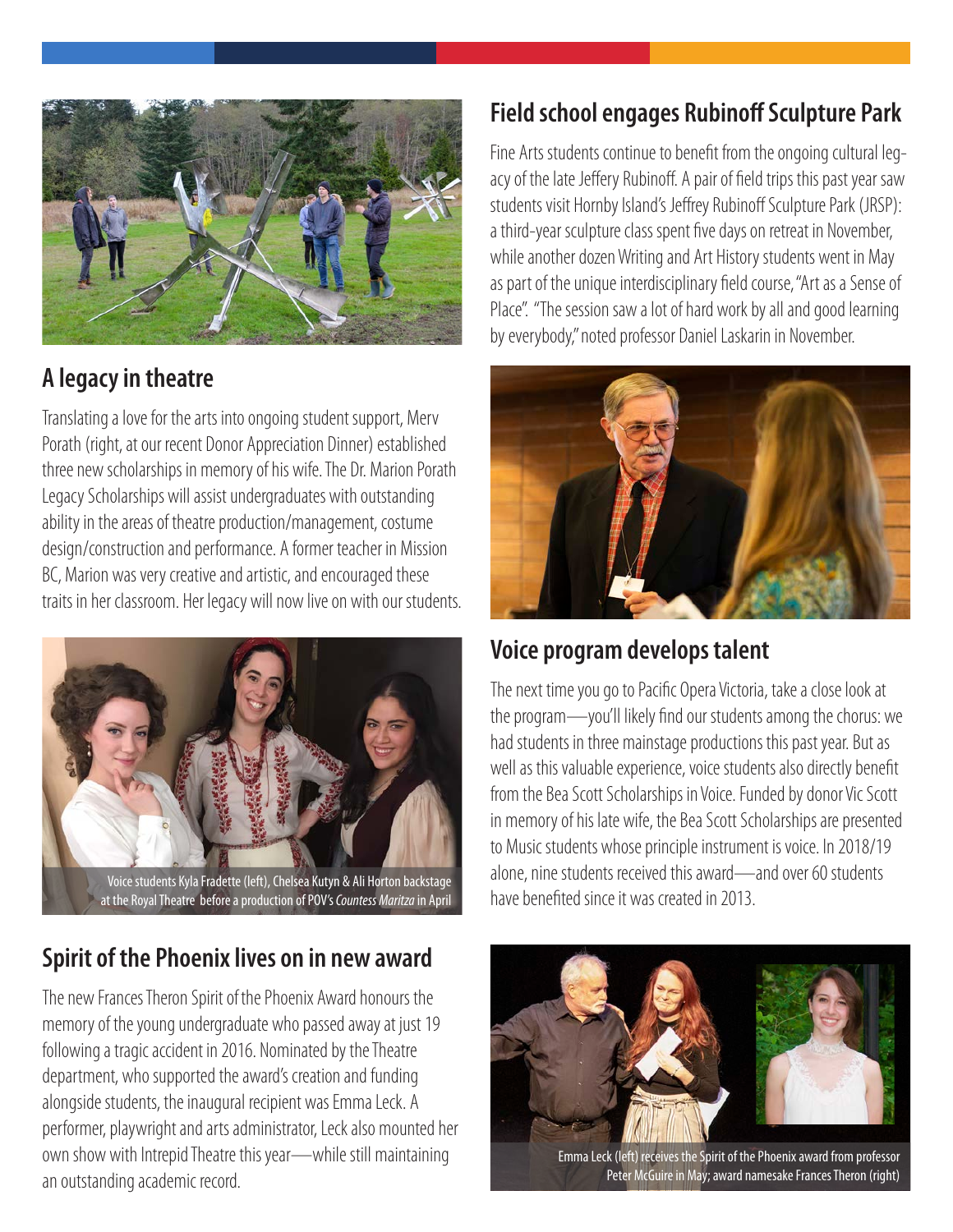

#### **Support growing for film studies**

Thanks to a new annual donation from the estate of Dorothy May Kelly through the Victoria Foundation, Fine Arts can continue to support original student filmmaking. This new gift will help students create their own short films during their studies; since 2009, students in the Writing department have made seven standalone short films as well as a 10-episode web series (*Freshman's Wharf*, right), which have been screened and honoured at a number of off-campus film festivals and industry award programs.



#### **Nathan Medd named Distinguished Alumni**

While he has built his career behind the scenes, Theatre alumnus Nathan Medd is now in the spotlight. Formerly of the National Arts Centre, Medd became the Managing Director of Performing Arts for the Banff Centre for Arts & Creativity in 2018, and received the 2019 Fine Arts Distinguished Alumni Award from Dean Susan Lewis. "The great value of a fine arts education is gaining the tools of selfexpression, self-examination and group process," he says. "Those skills serve every possible direction you could take in your career."



#### **New award named for Victoria College alum**

Avis Rasmussen received a surprise birthday gift this year: an endowed UVic scholarship. The Avis Rasmussen Award will be given to a mature graduate student studying visual arts. Avis first attended Victoria College, earning a teaching certificate in 1957; she then completed a Bachelor's in Education in 1975, followed by her Visual Arts BFA in 1979; and finally a Master's in Education in 1982. "This award has allowed me to create a legacy of helping other artists pursue their dreams," she says. "There is no better feeling than that."

 **"**It is a great honour to receive this scholarship, and I am very appreciative. Thank you so much for your kindness and generosity." *—Erin, fourth year, Art History & Visual Studies*

**Student Voices**

**"**This award is a primary reason that I am able to continue my studies at UVic, as I would otherwise not be financially able to manage. Thank you for making this award possible."  *—Desiree, third year, School of Music*

**"**Because of people like you, I am still doing what I love doing most—which leads me to believe the work I create is truly important."  *—Cassia, third year, Visual Arts*

"It is such a relief to be given the privilege of studying . . . without the accompanying financial stresses."  *—Elisa, third year, Theatre*